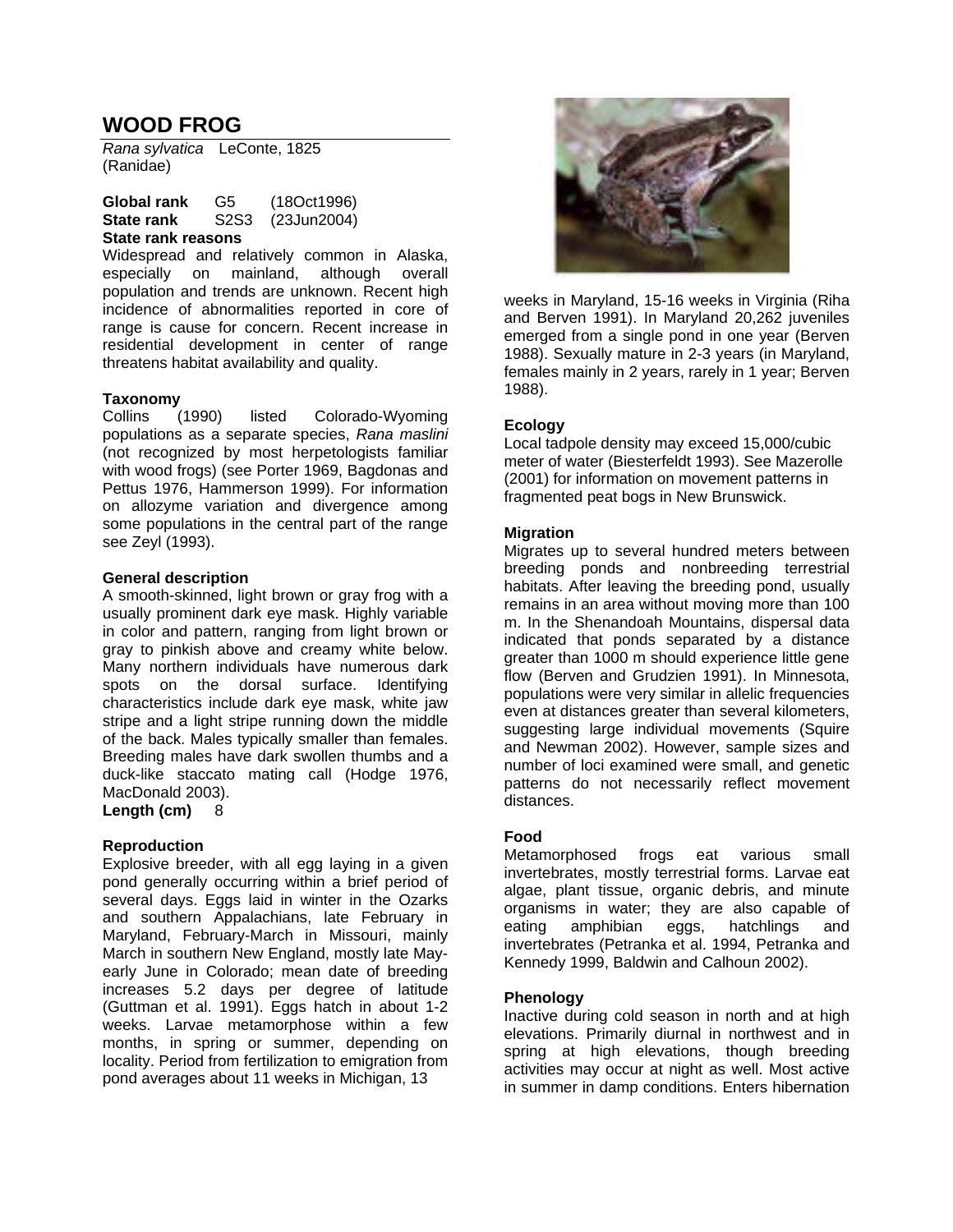as early as late August in Central Alaska (Kirton 1974).

# **Global habitat**

Various kinds of forest/woodland habitats; edges of ponds and streams; also willow thickets and grass/willow/aspen associations. When inactive, hides in logs, humus, leaf litter, or under logs and rocks.

Eggs are laid and larvae develop usually in small fishless ponds, temporary or permanent, in wooded (usually) or open areas. In the Shenandoah Mountains, breeding adults were 100% faithful to the ponds in which they first bred; approximately 18% of the juveniles dispersed to breed in ponds other than the one of origin (Berven and Grudzien 1991). Experiments and field observations by Hopey and Petranka (1994) indicate that adults are able to assess the presence of fishes in ponds and may change breeding sites accordingly to avoid those with predatory fishes. In northern Minnesota, successful reproduction in acidic bog water either does not occur or is a rare event (Karns 1992).

# **State habitat**

This species is closely associated with Alaska's Interior forests. Inhabits diverse vegetation types from grassy meadows to open forest, muskeg, and even tundra. Breeds in early spring in shallow bodies of permanent or ephemeral water (Hodge 1976, MacDonald 2003). A resident of grassland and open forest, is often found considerable distances from water (Hodge 1976). Hibernates under the snow in shallow depressions of compacted forest litter (MacDonald 2003).

# **Global range**

Northern Alaska to Labrador (Chubbs and Phillips 1998), south to New Jersey, northern Georgia, and northern Idaho; spotty distribution south to northern Colorado in Rocky Mountains; also disjunct populations in Arkansas-Missouri (Stebbins 1985, Conant and Collins 1991). Range extends farther north than for any other North American amphibian.

#### **State range**

Widely distributed throughout Alaska and is the only amphibian found above the Arctic Circle. Documented on the mainland in Southeast Alaska, throughout Central Alaska to at least Anaktuvuk Pass with reports farther north and east on the North Slope, westward to Kobuk River valley, southward to the base of the Alaska

Peninsula, and the Kenai Peninsula. Apparently absent from Prince William Sound (MacDonald 2003).

# **Global abundance**

Total adult population size is likely more than 1,000,000.

# **State abundance**

Wood frogs are the most common amphibian in Alaska (MacDonald 2003). Total Alaskan population is unknown but suspected abundant (Hodge 1976). Apparently more abundant on the mainland than in Southeast. Carstensen et al. (2003) surveyed 352 ponds in northern Southeast Alaska and found wood frogs in only one location; considered the local population to be small.

# **Global trend**

Population trend is unknown but probably stable to slightly declining.

# **State trend**

Population trend is unknown but probably stable to slightly declining. Numerous reports from the Kenai Peninsula, the Anchorage Bowl, and Talkeetna area that indicate wood frogs are no longer present at historical breeding sites (Gotthardt, pers. comm. 2004).

#### **Global protection**

Committee on the Status of Endangered Wildlife in Canada (COSEWIC) has listed the wood frog as a species of Special Concern (01Nov2002). World Conservation Union (IUCN) has listed the wood frog as "endangered". In March 1995, USFWS determined that listing of the Southern Rocky Mountain population under the Endangered Species Act is warranted but precluded by actions of higher priority (Federal Register, 23 March 1995, USFWS 1995). This species occurs in many national parks, wildlife refuges, and wilderness areas, however, protection of land may not protect the species where declines may be caused by acidification, ozone depletion, disease, or other causes.

#### **State protection**

In Alaska, amphibians are managed by Alaska Department of Fish and Game under statute 16.05.030 in which amphibians are legally included in the definition of "fish". This statute makes it illegal for anyone to "hold, transport or release" any native amphibians without a valid permit. Wood frog habitat is protected where it occurs in Denali, Kobuk Valley, Gates of the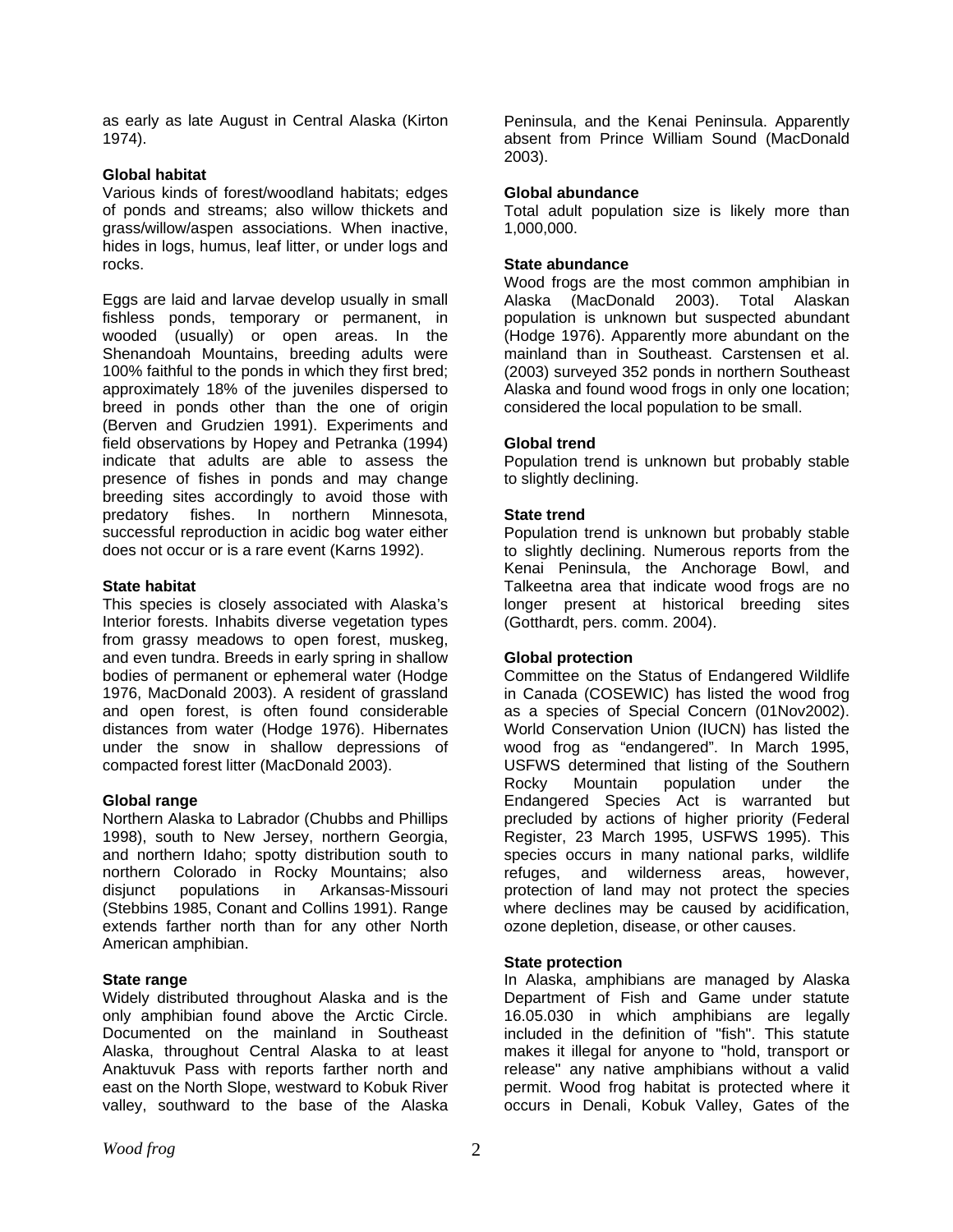Arctic, Katmai, Lake Clark, Wrangell-St. Elias and Yukon-Charley National Parks and Preserves (Anderson 2004), and in various National Wildlife Refuges throughout the state.

# **Global threats**

Not threatened overall, but threats to local populations include intensive timber harvesting practices that reduce canopy closure, understory vegetation, uncompacted forest litter, or coarse woody debris (moderately to well-decayed) in areas surrounding breeding sites (deMaynadier and Hunter 1999). Negative impacts of intensive timber harvesting extend at least 25-35m into uncut forest (deMaynadier and Hunter 1998).

Not likely to be at risk from present acidification inputs in the Rocky Mountains (Corn and Vertucci 1992).

# **State threat**

One factor affecting this species is loss and fragmentation of habitat due to rapid residential and commercial development, particularly in southcentral Alaska. Filling or draining of wetland breeding habitat and alterations to ground or surface water flow from development are potential hazards.

Recent studies in Alaska National Wildlife Refuges (NWRs) have found a prevalence of abnormalities in wood frogs, including missing, shrunken, or misshapen limbs, or abnormal eyes. Highest incidence of abnormalities reported from Kenai NWR ranged from 5.5% to 9.9% (0 to 19% at individual ponds) (Trust and Tangerman 2002); abnormalities were also detected in frogs from the Arctic NWR. Reasons for the abnormalities are unknown and are currently under investigation. Abnormalities from other geographic areas have been linked to disease agents, increased UV-B exposure, nutritional deficiencies, exposure to environmental contaminants, or a combination of these factors (Trust and Tangerman 2002).

# **State research needs**

Establish programs to monitor population trends; identify threats or limiting factors. Genetic research needed to determine Alaska population genetic structure. Research is needed on the extent of and causes for abnormalities, such as those that have been reported from the Kenai National Wildlife Refuge.

# **State inventory needs**

Additional inventory to precisely determine the species' range and identification of critical habitat areas is needed; population estimates for each area of occurrence and statewide are needed.

# **Global conservation and management needs**

Readily colonizes newly constructed suitable breeding habitat (Hopey and Petranka 1994). See Guttman et al. (1991) for information on a population that was successfully reintroduced into a portion of St. Louis County, Missouri.

# **State conservation and management needs**

Prevent loss of known breeding areas. The current population trend should be evaluated, and threats to populations identified. If specific threats are identified, priority should be placed on reducing these threats such that the population would remain secure into the future. Public outreach is needed to emphasize the importance of amphibians to Alaska's biodiversity. Also should emphasize that collection and release of all amphibian species, during any life stage, is strongly discouraged.

# **LITERATURE CITED**

- Anderson, B.C. 2004. An opportunistic amphibian inventory in Alaska's national parks 2001- 2003. Anchorage, AK: National Park Service, Inventory and Monitoring Program.
- Bagdonas, K.R., and D. Pettus. 1976. Genetic compatibility in wood frogs. J. Herpetol. 10:105-112.
- Baldwin, R.F. and A.J.K. Calhoun. 2002. *Ambystoma laterale* (Blue-spotted Salamander) and *Ambystoma maculatum* (Spotted Salamander). Herpetological Review 33(1):44-45.
- Berven, K.A. 1988. Factors affecting variation in reproductive traits within a population of wood frogs (*Rana sylvatica*). Copeia 1988:605-615.
- Berven, K.A. and T.A. Grudzien. 1991. Dispersal in the wood frog (*Rana sylvatica*): implications for genetic population structure. Evolution 44:2047-2056.
- Biesterfeldt, J.M., J.W. Petranka, and S. Sherbondy. 1993. Prevalence of chemical interference competition in natural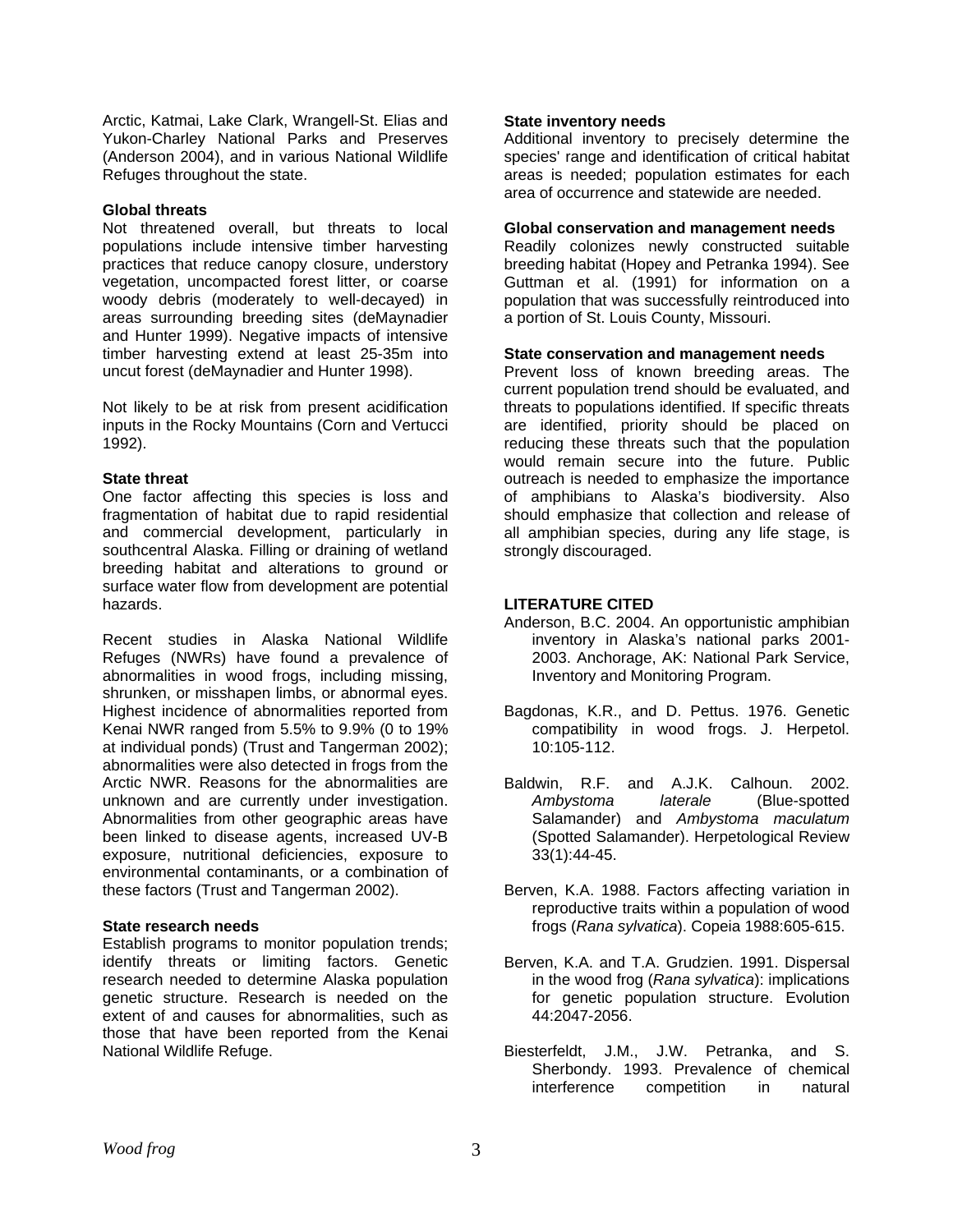populations of wood frogs, *Rana sylvatica*. Copeia 1993: 688-695.

- Carstensen, R., M. Willson and R. Armstrong. 2003. Habitat use of amphibians in northern southeast Alaska. Unpublished report to Alaska Department of Fish and Game. Juneau, AK: Discovery Southeast.
- Chubbs, T.E. and F.R. Phillips. 1998. Distribution of the wood frog, *Rana sylvatica*, in Labrador: an update. Canadian Field-Naturalist 112:329-331.
- Collins, J.T. 1990. Standard common and current scientific names for North American amphibians and reptiles. SSAR Herpetol. Circular No. 19. 41 pp.
- Conant, R. and J.T. Collins. 1991. A field guide to reptiles and amphibians: eastern and central North America. Third edition. Houghton Mifflin Co., Boston, Massachusetts. 450 pp.
- Corn, P.S. and F.A. Vertucci. 1992. Descriptive risk assessment of the effects of acidic deposition on Rocky Mountain amphibians. J. Herpetol. 26:361-369.
- deMaynadier, P.G., and M.L. Hunter, Jr. 1998. Effects of silvicultural edges on the distribution and abundance of amphibians in Maine. Conservation Biology 12:340-352.
- deMaynadier, P.G. and M.L. Hunter, Jr. 1999. Forest canopy closure and juvenile emigration by pool-breeding amphibians in Maine. Journal of Wildlife Management 63:441-450.
- Gotthardt, T. 2004. Zoologist. Alaska Natural Heritage Program, Environment and Natural Resources Institute, University of Alaska Anchorage. 707 A Street, Anchorage, Alaska, 99501.
- Guttman, D., J.E. Bramble, and O J. Sexton. 1991. Observations on the breeding immigration of wood frogs *Rana sylvatica* reintroduced in east-central Missouri. Am. Midl. Nat. 125:269-274.
- Hammerson, G.A. 1999. Amphibians and reptiles in Colorado. Second edition. University Press of Colorado, Boulder. xxvi + 484 pp.
- Hodge, R.P. 1976. Amphibians & reptiles in Alaska, the Yukon, & Northwest Territories. Alaska Northwest Publishing Company, Anchorage, AK. 89 pp.
- Hopey, M.E. and J.W. Petranka. 1994. Restriction of wood frogs to fish-free habitats: how important is adult choice? Copeia 1994:1023- 1025.
- Karns, D.R. 1992. Effects of acidic bog habitats on amphibian reproduction in a northern Minnesota peatland. J. Herpetol. 26:401-412.
- Kirton, M.P. 1974. Fall movements and hibernation of the Wood Frog, *Rana sylvatica*, in interior Alaska. M.S. thesis. University of Alaska, Fairbanks.
- MacDonald, S.O. 2003. The amphibians and reptiles of Alaska. A Field Handbook. Unpublished report to U.S. Fish and Wildlife Service, Juneau, AK.
- Mazerolle, M.J. 2001. Amphibian activity, movement patterns, and body size in fragmented peat bogs. Journal of Herpetology 35:13-20.
- Petranka, J.W. and C.A. Kennedy. 1999. Pond tadpoles with generalized morphology: is it time to reconsider their functional roles in aquatic communities? Oecologia 120(4):621- 631.
- Petranka, J.W., S.J. Boone, M.E. Hopey, S.D. Baird, and B. Jennings. 1994. Breeding habitat segregation of wood frogs and American toads: the role of inter-specific tadpole predation and adult choice. Copeia 1994:691-697.
- Porter, K.R. 1969. Description of *Rana maslini*, a new species of wood frog. Herpetologica 25:212-215.
- Riha, V.F. and K.A. Berven. 1991. An analysis of latitudinal variation in the larval development of the wood frog (*Rana sylvatica*). Copeia 1991:209-221.
- Squire, T. and R.A. Newman. 2002. Fine-scale population structure in the wood frog (*Rana sylvatica*) in a northern woodland. Herpetologica 58:119-130.